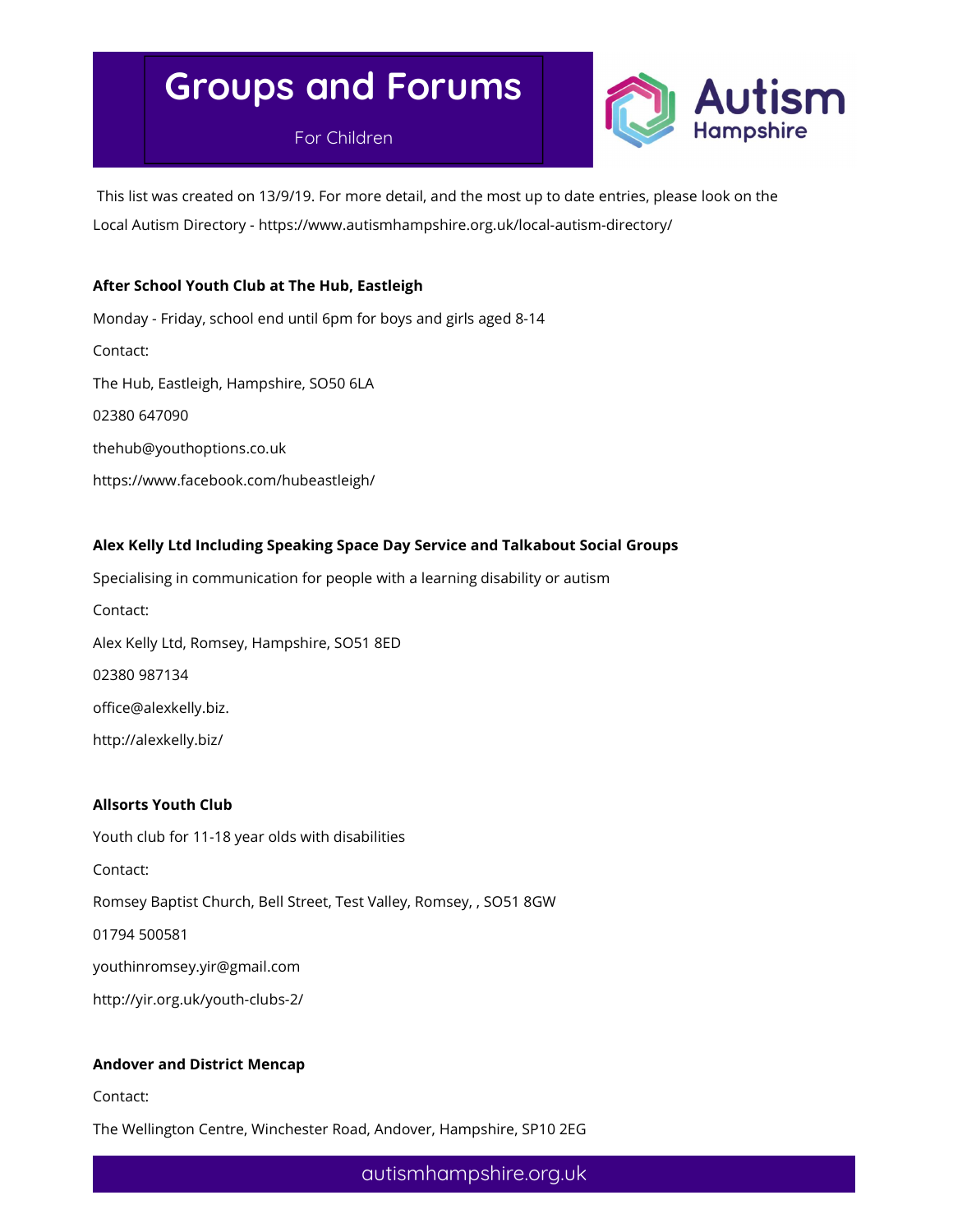For Children



#### 01264321840

enquiries@andovermencap.org

https://andovermencap.org/

#### Autism Support and Advice – Portsmouth

Free service for raising awareness of autism and Asperger's syndrome Contact: 07954404184 Pirates are cooler than ninjas@hotmail.co.uk http://www.autismsupportandadvice.wordpress.com/about/

#### Barn Tots SEN Group, Basingstoke

For children under 5 with disabilities and/or additional needs Contact: Four Lanes Room, Viables Community Centre, Basingstoke, Hampshire, RG22 4BJ 01256 473634 office@viables.org.uk https://www.familiesonline.co.uk/local/north-hampshire/whats-on/viables-community-centre- barn-tots-sen-61197

#### Disability Sport Club, Portsmouth

Multi-sports club for children aged 4 plus with a disability Contact: Mary Rose Academy, Southsea, Portsmouth, Hampshire, PO4 8GT 08009 997768 https://www.planeteducation.co.uk/news-blogs/56-disability-sport-club-a-huge-success-at-maryrose-academy

#### Eastleigh Disability Leisure Access Group (EDLAG)

Free service helping people with a disability access sports and leisure

Contact: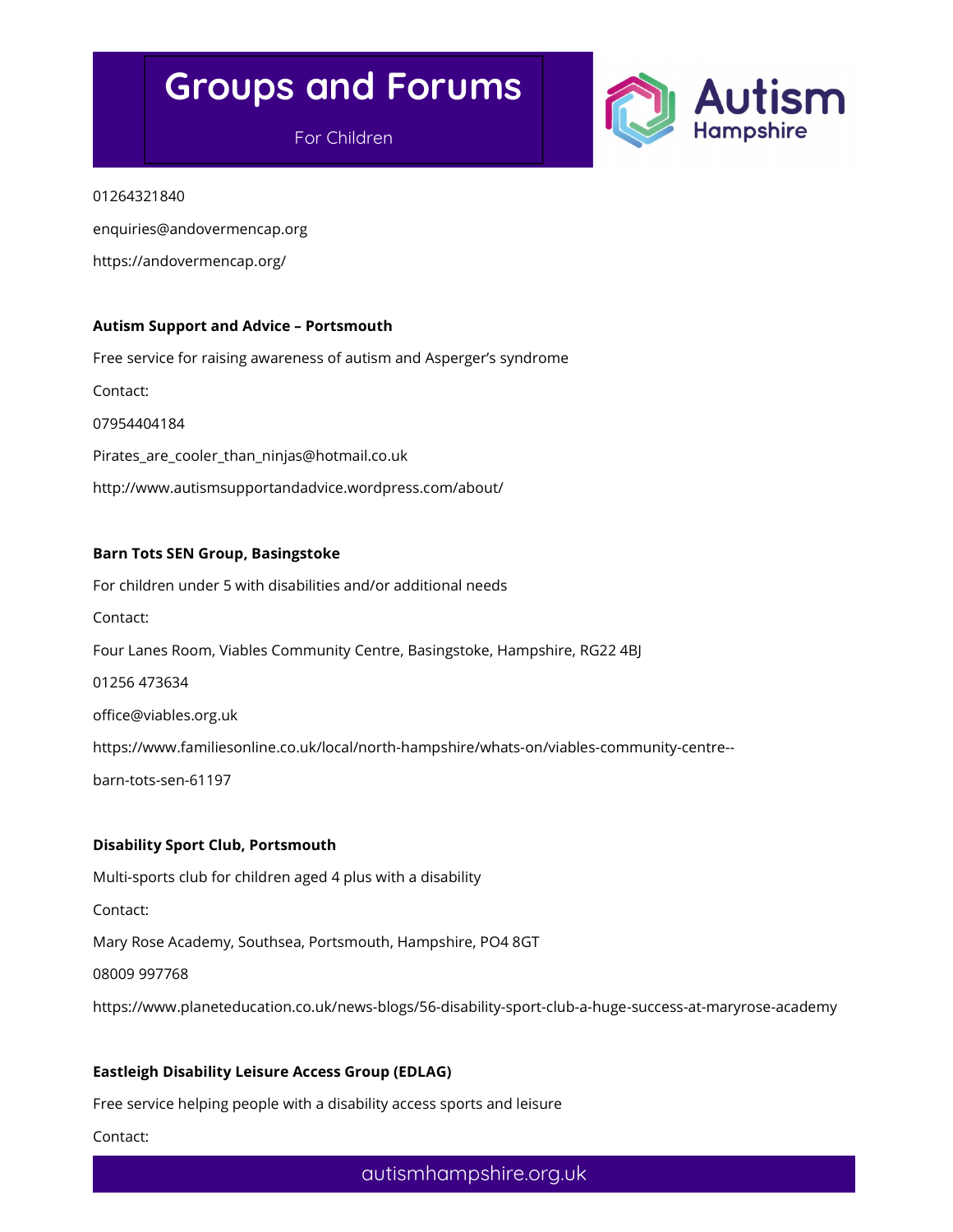For Children



https://www.eastleigh.gov.uk/sport-health-parks-and-open-spaces/sport-and-health/sportworks/disability-sport

#### Enable Ability - For Portsmouth and the Surrounding Area

Independent charity for the care, welfare and advancement of disabled people

Contact:

311-313 Copnor Road, Portsmouth, Hampshire, PO3 5EG

02392 671846

richard@enableability.org.uk

http://www.enableability.org.uk

#### Enable Ability Multi-Sports Club

For those aged between 5-25 years old with mild to moderate disabilities Contact: 311-313 Copnor Road, Portsmouth, Hampshire, PO3 5EG 07429596822 pals@enableability.org.uk

#### Friends Of In Touch, Eastleigh

Supporting emotionally and socially vulnerable children and young people with autistic spectrum conditions, and behaviours associated with them Contact: Y-Zone Youth Centre, Eastleigh, , SO50 8RB 07474 539539 info@friendsofintouch.org.uk http://www.friendsofintouch.org.uk

#### GO! Club and Mini's

Activity clubs for children and young people aged 3 to 7 and 8 to 18 years with additional needs or

disabilities in Hampshire

Contact: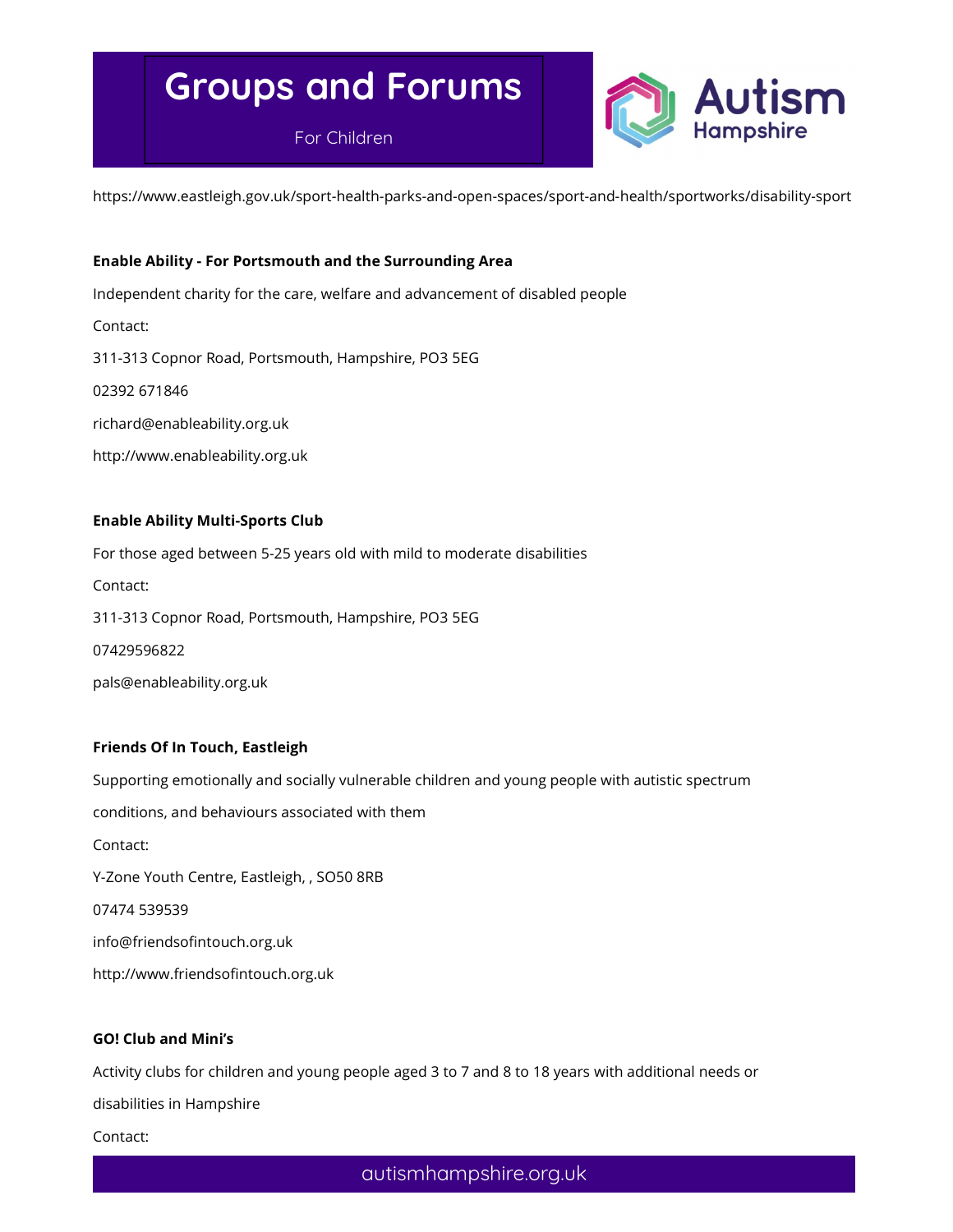For Children



#### 01256 636288

contact@greatopportunities.org.uk

http://www.greatopportunities.org.uk/clubs-and-events-2/

#### Gosport Access Group and Disability Forum (GAGDF)

Helping Gosport to be as inclusive and accessible as possible to all visitors and residents regardless of any disability or impairment Contact: The Day Room, Gosport, Hampshire, PO12 2LZ 07847 228394 gosportaccessgroup@hotmail.co.uk http://www.gosportaccessgroup.org.uk/

#### Hampshire Autism Voice (HAV)

Group for parent, carers and people with autism established within the Hampshire Autism Partnership Board (HAPB)

Contact:

07480 615037

http://www.hampshireautismvoice.org.uk/

#### Healthwatch Hampshire

Your spotlight on local services Contact: Healthwatch Hampshire, Unit 12, Winchester, Hampshire, SO23 0LD 01962 440 262 enquiries@healthwatchhampshire.co.uk http://www.healthwatchhampshire.co.uk/

#### John's Club – Isle of Wight

Supporting people with disabilities in the community on the Isle of Wight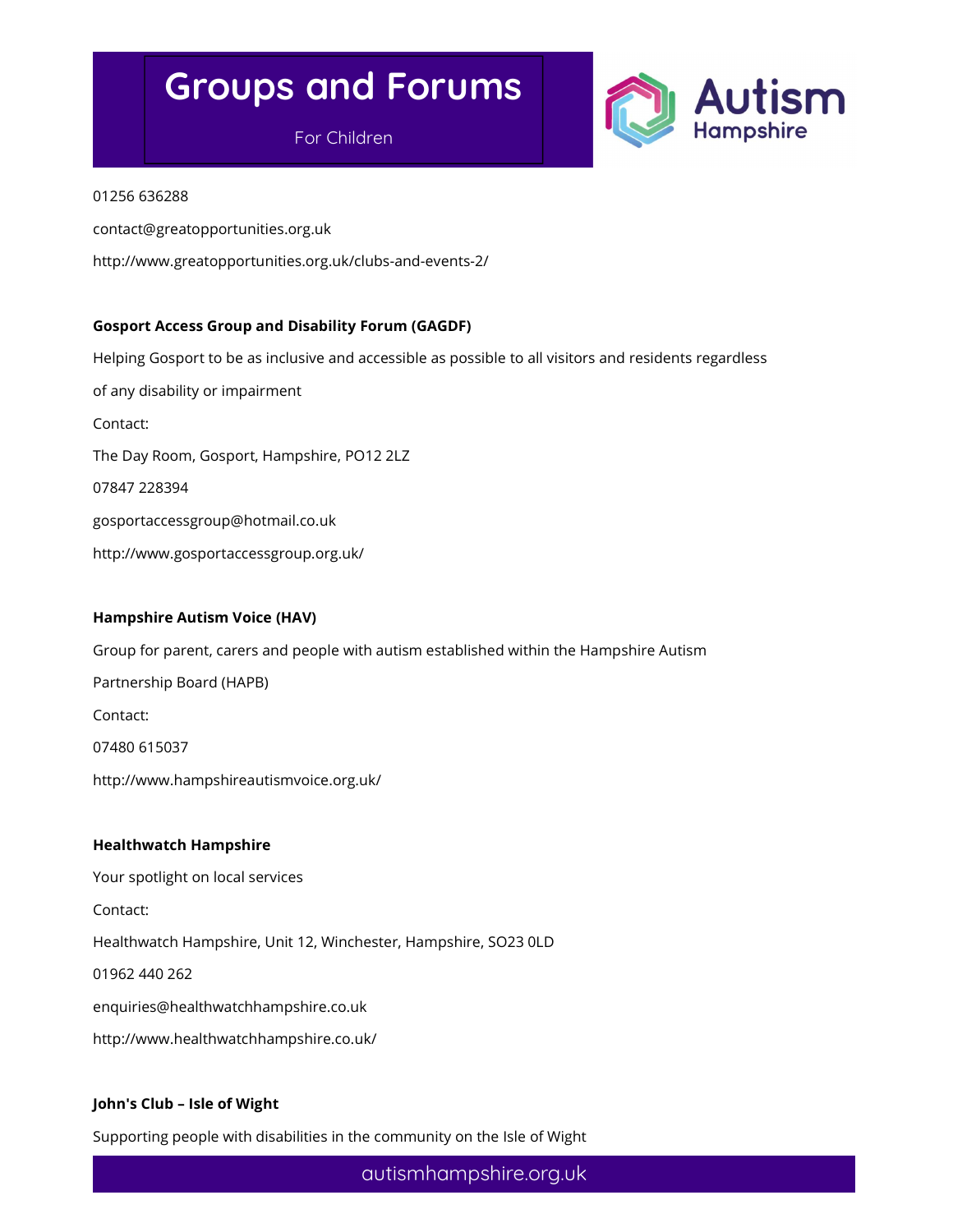### For Children



Contact: John's Club, 67a High Street, Shanklin, Isle of Wight, PO37 6JJ 07702 340 193 / 01983865865 john@johnsclubiow.org https://www.johnsclubisleofwight.com/

#### Mencap Southampton

Working for children, young people and adults with learning disabilities Contact: Southampton Mencap, , Southampton, Hampshire, SO17 2NF 023 8058 4088 admin@southamptonmencap.co.uk

http://www.southamptonmencap.org/what-we-do/

#### Mixed Ability Rugby

For Children and Adults Over 13 with Autism, Learning Difficulties and/or Physical Disabilities at Chobham Rugby Club in Surrey Contact: Fowlers Wells, Chobham, Surrey, GU24 8LD 07808 630053 mike.oregan@waitrose.com https://chobhamrugby.co.uk/teams/mixed-ability-rugby/

#### National Autistic Society (NAS) South Hampshire Branch Social Groups

Social groups for children and adults with Asperger's or autism Contact: St Patrick's Church Hall, Woolston, Hampshire, SO19 9BD 023 8043 2612 or 07532 282301 southampton@shantsnas.org.uk http://www.shantsnas.org.uk/Home/Sholing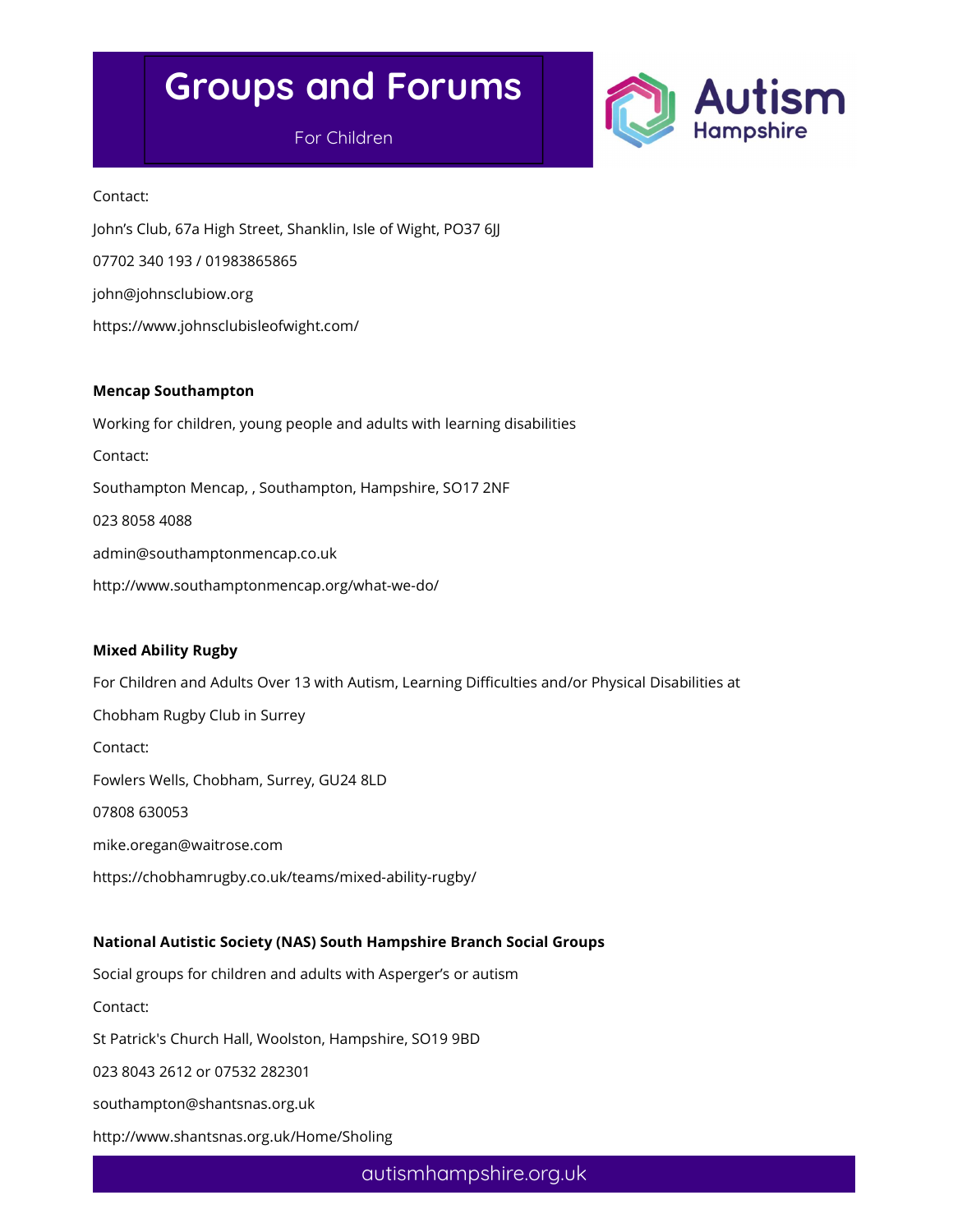For Children



#### National Autistic Society - Isle of Wight Branch

Providing support, information and guidance for adults/children and their families

Contact:

Riverside Centre The Quay , Newport , Isle of Wight , PO30 2QR

07827 308768

isleofwight@nas.org.uk

https://www.autism.org.uk/directory/resources/12630.aspx

#### No Worries - Free Forum

For people with social phobia and anxiety issues Contact: http://www.noworries.freeforums.net/

Owen's Party CIC Hosting autistic-centric children's parties Contact: Priory Park Community Centre, Upper Brook Drive, Locks Heath, Southampton, Hampshire, SO31 6PT 07527387558 owensparty@hotmail.com

http://www.owensparty.co.uk

#### Portsmouth City Council Family Hubs

Services to support families, including children and young people up to 19

Contact:

023 9268 8830

fis@portsmouthcc.gov.uk

https://www.portsmouth.gov.uk/ext/learning-and-schools/pre-school/childrens-centres.aspx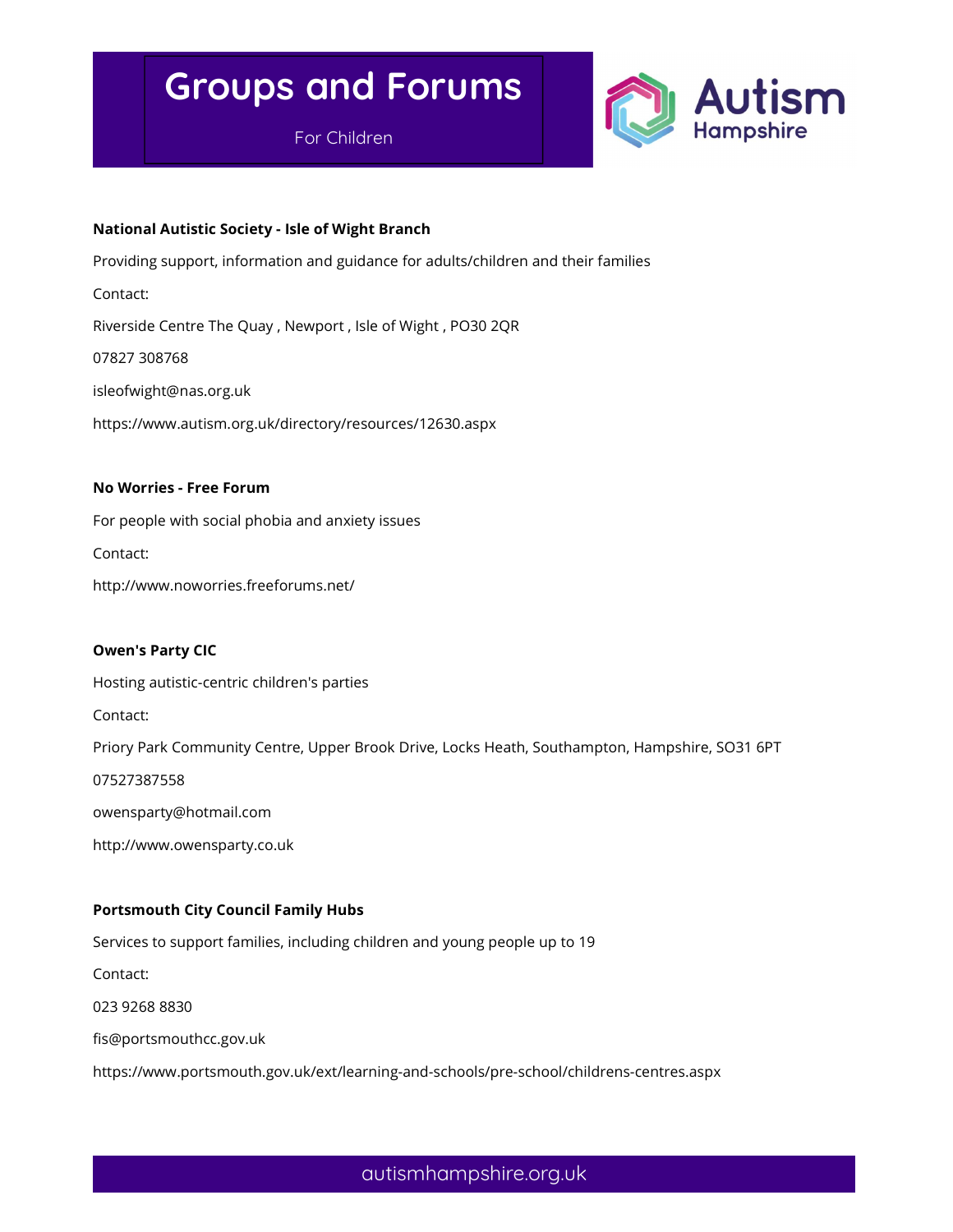For Children



#### Portsmouth Disability Forum (PDF)

Promoting care, welfare, interest, education and advancement for disabled people and their families

Contact:

Frank Sorell Centre, Southsea, Hampshire, PO4 9HR

02392 815266

contact@p-d-f.org.uk

http://www.p-d-f.org.uk/en/

#### Respectability Inclusive Sports Club, Portsmouth

Sports club for young people aged 10-19 Contact: Eastney Community Centre, Portsmouth, Hampshire, PO4 9SU 02392 752900 or 07930 256752 charlottebishop@psef.org.uk https://www.rushmoor.gov.uk/CHttpHandler.ashx?id=9996&p=0

#### Rose Road Association Bradbury Saturday Stay & Play Family Coffee Morning Club, Southampton

Group for families with children with disabilities and additional needs, aged 3-16

Contact:

Bradbury Centre, Southampton, Hampshire, SO16 5NA

Claire Headington on 02380 721234 or 07823 353887

claireheadington@roseroad.org.uk

https://www.exeterhouseschool.co.uk/wp-content/uploads/2016/07/Activities-in-your-area.pdf

### Scarf (Supporting Special Children and their Relatives and Friends) – Parent led Charity Covering the New Forest Area

Organises regular term-time clubs (multi sports, drama and youth club) and holiday activities for

children and young people with special needs (age 0-25) and their families.

Contact:

07874 221249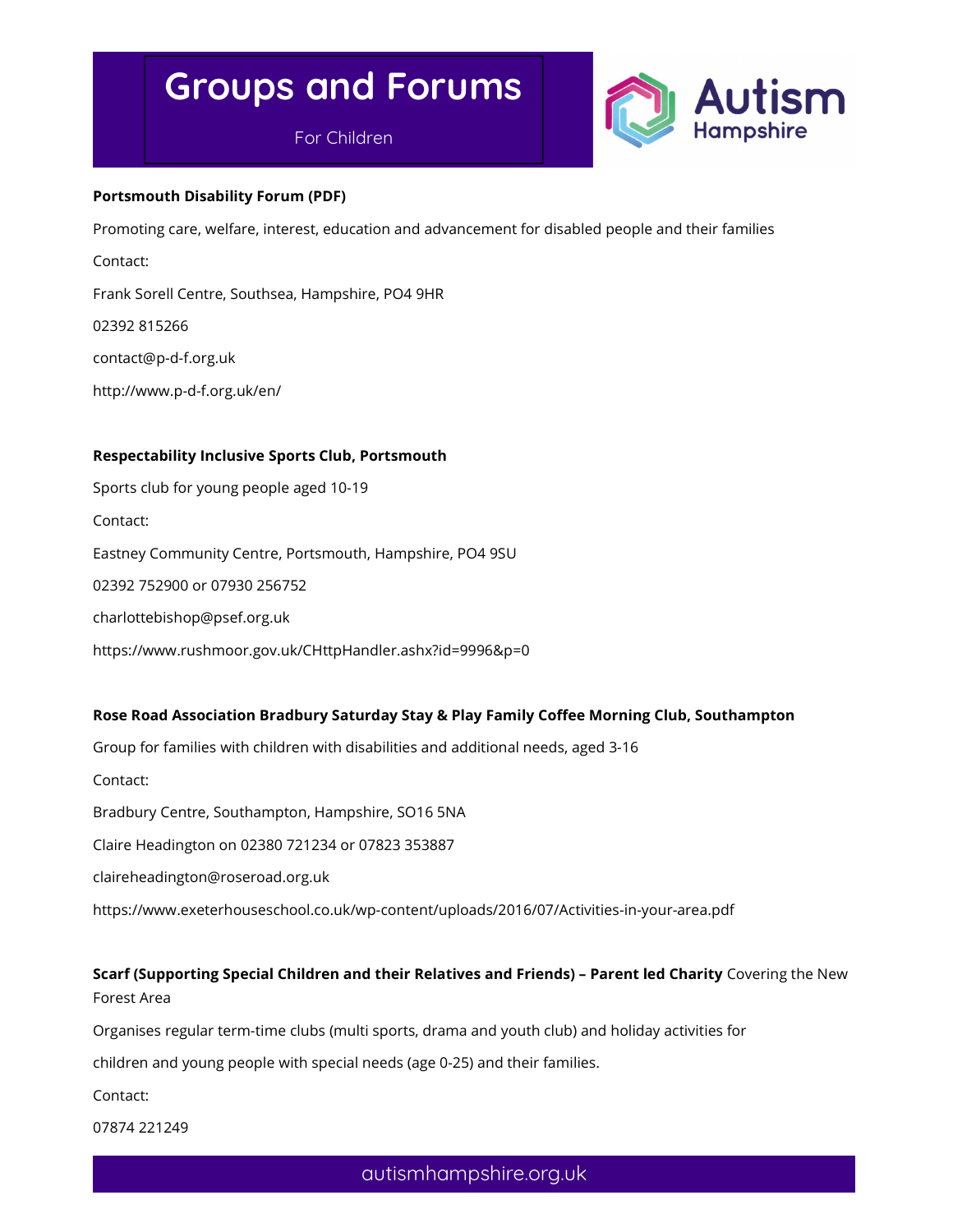For Children



scarfnewforest@gmail.com

http://www.scarfnewforest.org

#### Starlight ASD (Autism Spectrum Disorder) Support - Portsmouth

A learning made fun support group Contact: 77 Binsteed Road, Portsmouth, Hampshire, PO2 7PJ Contact: Jenn Davies Tel: 0777 766 5546 jenn@starlightasdsupport.co.uk http://www.starlightasdsupport.co.uk/

#### The Friday Night Project, Hedge End

Youth project for young people (11-21) with ASDs, (Autism Spectrum Disorder) LDs, (Learning Disabilities) and/or mild to moderate physical difficulties. Contact: The Community Hub, Southampton, Hampshire, SO30 4EJ 01489 789638/ 07534563424 Donna.brewer@hedgeend-tc.gov.uk https://fish.hants.gov.uk/kb5/hampshire/directory/service.page?id=zbwwBoA4in0

#### The King's Arms - Youth Clubs

Social groups for 11-18 year olds with additional needs (mostly autism) Contact: The King's Arms, Petersfield, Hampshire, GU31 4DX 01730 231292 victoria@thekingsarms.org.uk http://thekingsarms.org.uk/what%20we%20do.html

#### THE ZONE! - Farnborough

After school, Saturday and teen events